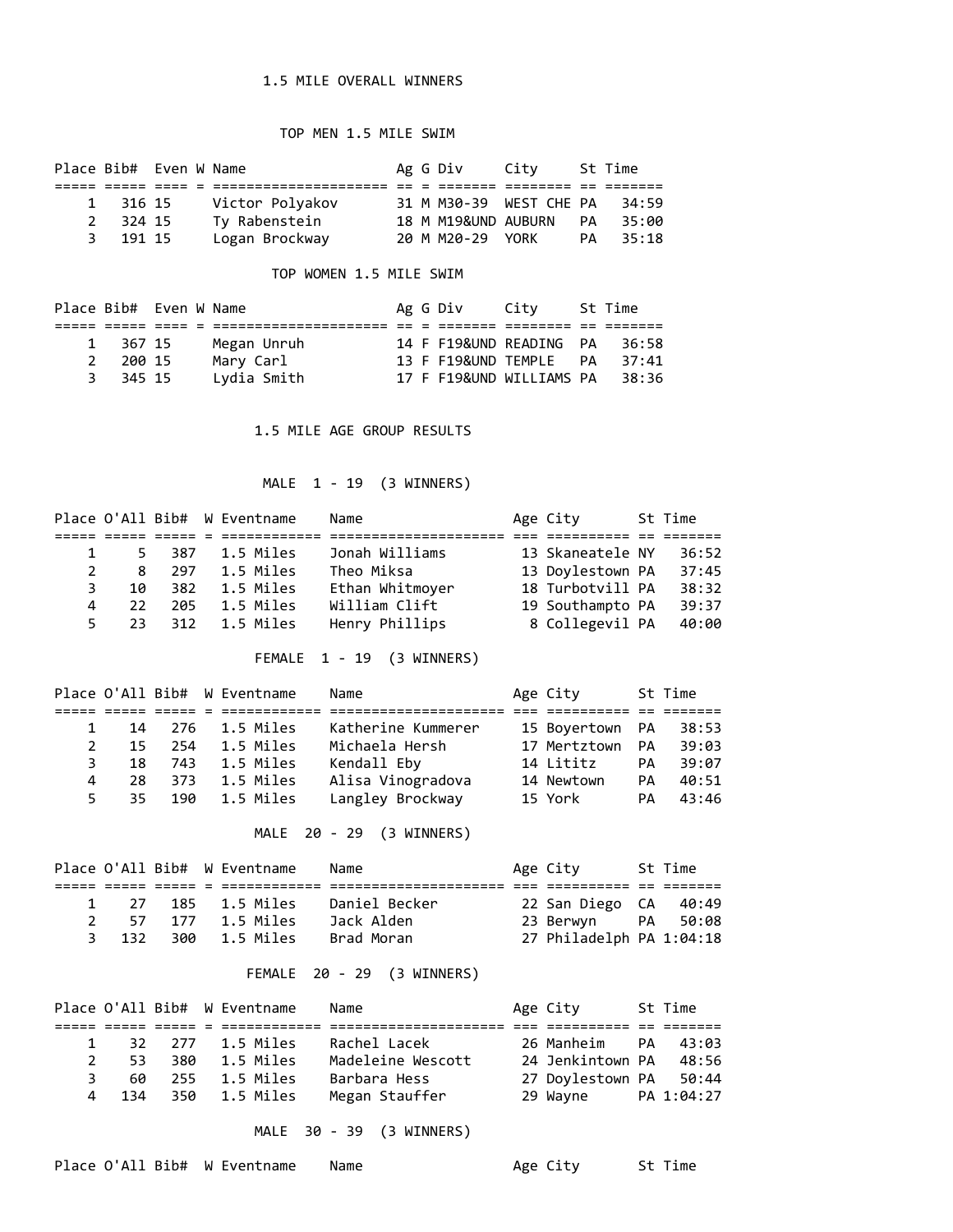|  | 1 4 250 1.5 Miles   | Ryan Hegna    | 38 Chalfont PA 36:47     |       |
|--|---------------------|---------------|--------------------------|-------|
|  | 2 25 363 1.5 Miles  | Howard Tucker | 36 Morgantown PA         | 40:12 |
|  | 3 31 235 1.5 Miles  | John Foff III | 39 Charlottes VA         | 41:57 |
|  | 4 110 265 1.5 Miles | Jeremy Jordan | 33 Havertown PA 59:37    |       |
|  | 5 167 203 1.5 Miles | Matthew Clare | 33 Philadelph PA 1:13:26 |       |

# FEMALE 30 - 39 (3 WINNERS)

|    |      |      | Place O'All Bib# W Eventname | Name             | Age City         | St Time |
|----|------|------|------------------------------|------------------|------------------|---------|
|    |      |      |                              |                  |                  |         |
|    | 38.  | 313  | 1.5 Miles                    | Linda Plews      | 35 Morrisvill PA | 44:35   |
| 2  | 40   | -236 | 1.5 Miles                    | Molly Forney     | 36 Williamspo PA | 44:38   |
| 3  | 52   | 355  | 1.5 Miles                    | Brianna Swartley | 31 Collegevil PA | 48:24   |
| 4  | 56 - | 256  | 1.5 Miles                    | Lindsay Hess     | 38 Millersvil PA | 49:19   |
| 5. | 76 - | 199  | 1.5 Miles                    | Kristin Burke    | 36 Merchantvi NJ | 53:50   |

MALE 40 - 49 (3 WINNERS)

|               |     |     | Place O'All Bib# W Eventname | Name           | Age City         |    | St Time |
|---------------|-----|-----|------------------------------|----------------|------------------|----|---------|
|               |     |     |                              |                |                  |    |         |
|               | -16 | 180 | 1.5 Miles                    | Eric Arndt     | 42 Bloomingto IL |    | 39:03   |
| $\mathcal{P}$ | 34  | 296 | 1.5 Miles                    | Davide Miksa   | 44 Doylestown PA |    | 43:22   |
| 3.            | 47  |     | 257 1.5 Miles                | Mark Himelfarb | 44 Lititz        | PA | 46:25   |
| 4             | 49  | 393 | 1.5 Miles                    | Andrey Yunusov | 41 Doylestown PA |    | 47:29   |
| 5.            | 59. |     | 201 1.5 Miles                | Andrew Chayka  | 47 Chalfont PA   |    | 50:39   |

FEMALE 40 - 49 (3 WINNERS)

|    |      |     | Place O'All Bib# W Eventname | Name            | Age City         |           | St Time |
|----|------|-----|------------------------------|-----------------|------------------|-----------|---------|
|    |      |     |                              |                 |                  |           |         |
|    | 39.  |     | 221 1.5 Miles                | Stephanie Dimon | 45 MacUngie PA   |           | 44:36   |
| 2  | 43.  | 354 | 1.5 Miles                    | Wendy Stoudt    | 49 Fort Washi PA |           | 44:55   |
| 3  | -58. |     | 310 1.5 Miles                | Emily Palmieri  | 40 Allentown PA  |           | 50:27   |
| 4  | 65.  | 274 | 1.5 Miles                    | Amy Kohs        | 47 Glenside      | <b>PA</b> | 52:04   |
| 5. | 66 — |     | 42 1.5 miles                 | Kelly Creamer   | 46 Syracuse      | NY NY     | 52:12   |

MALE 50 - 59 (3 WINNERS)

|    |     |     | Place O'All Bib# W Eventname | Name          | Age City         |    | St Time |
|----|-----|-----|------------------------------|---------------|------------------|----|---------|
|    |     |     |                              |               |                  |    |         |
|    | -9  |     | 192 1.5 Miles                | Mark Brockway | 52 York          | PA | 38:15   |
| 2  | 12  | 328 | 1.5 Miles                    | Sean Reynolds | 50 Chalfont PA   |    | 38:36   |
| 3. | 21  |     | 240 1.5 Miles                | Ken Fuller    | 54 West Chest PA |    | 39:25   |
| 4  | 26. | 298 | 1.5 Miles                    | Don Miners    | 58 Glen Gardn NJ |    | 40:25   |
| 5. | 29  | 314 | 1.5 Miles                    | Greg Plummer  | 55 Harleysvil PA |    | 40:55   |

FEMALE 50 - 59 (3 WINNERS)

|    |    |     | Place O'All Bib# W Eventname | Name           | Age City         |           | St Time |
|----|----|-----|------------------------------|----------------|------------------|-----------|---------|
|    |    |     |                              |                |                  |           |         |
|    | 13 | 348 | 1.5 Miles                    | Susan Smith    | 53 Williamspo PA |           | 38:38   |
| 2  | 24 | 360 | 1.5 Miles                    | Megan Tompkins | 56 Hackettsto NJ |           | 40:06   |
| 3. | 51 | 290 | 1.5 Miles                    | Susan Mangano  | 58 Pittstown NJ  |           | 48:22   |
| 4  | 71 | 315 | 1.5 Miles                    | Denise Pody    | 57 Philadelph PA |           | 53:32   |
| 5. | 75 | 304 | 1.5 Miles                    | Dee Murphy     | 51 Enola         | <b>PA</b> | 53:49   |

MALE 60 - 69 (3 WINNERS)

|              |     |  | Place O'All Bib# W Eventname | Name           | Age City               | St Time |
|--------------|-----|--|------------------------------|----------------|------------------------|---------|
|              |     |  |                              |                |                        |         |
| $\mathbf{1}$ |     |  | 19 336 1.5 Miles             | Bill Ruth      | 66 Estes Park CO 39:16 |         |
|              |     |  | 42 251 1.5 Miles             | Rick Heimann   | 60 Wyncote PA 44:43    |         |
| 3.           | 50. |  | 358 1.5 Miles                | Charles Thomas | 66 Kennett Sq PA 47:41 |         |